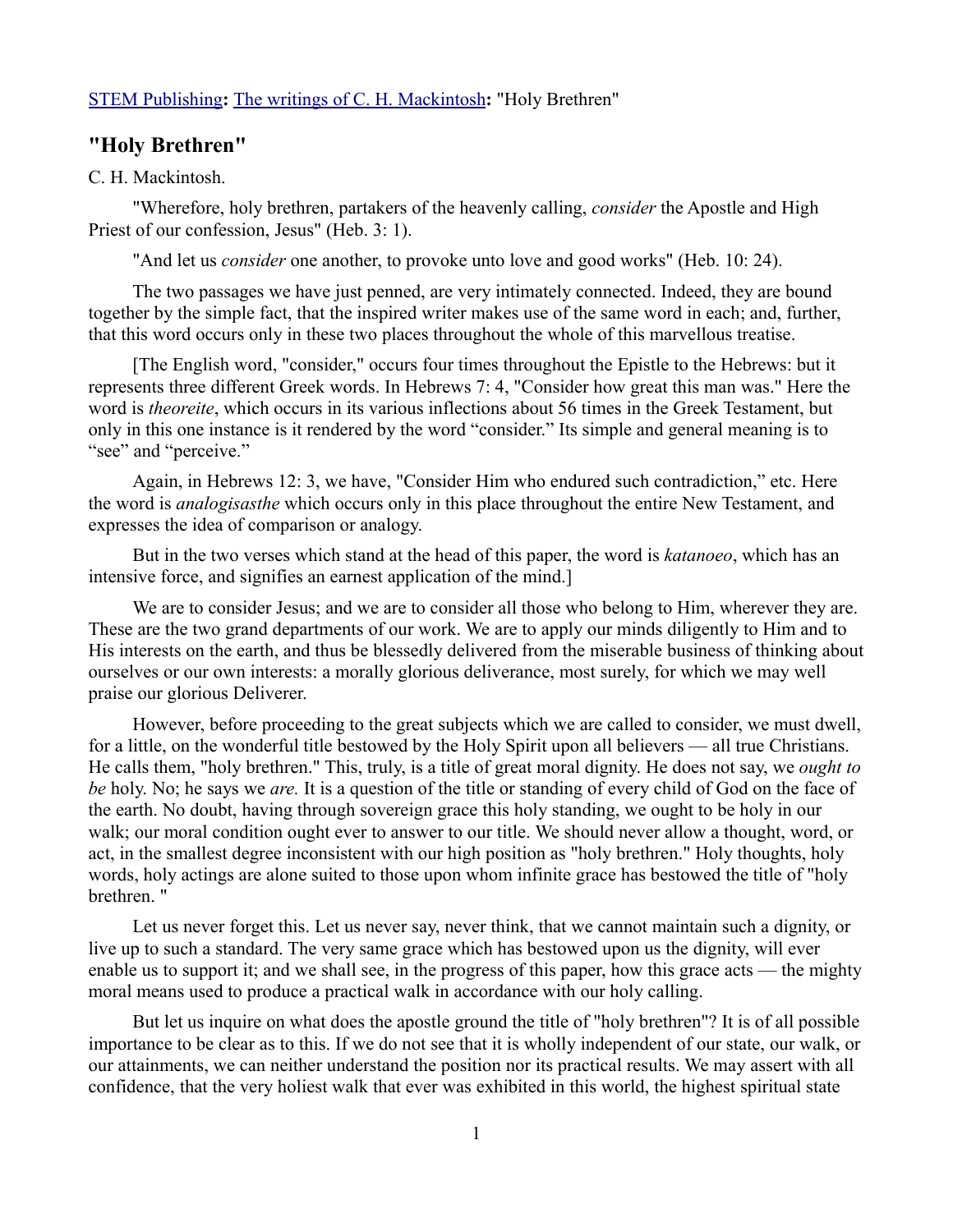that ever was attained, could never form the basis of such a position as is set forth in the title of which we speak. Nay, more; we are bold to affirm that not even the work of the Spirit in us, blessedly essential as it is in every stage of the divine life, could entitle us to enter upon such a dignity. Nothing in us, nothing of us, nothing about us, could ever form the foundation of such a standing as is set forth in the title "holy brethren. "

On what then is it grounded? Hebrews 2:11 furnishes the reply. "For both He that sanctifieth and they who are sanctified are *ad of one: for which cause He is not ashamed* to call them brethren." Here we have one of the most profound and comprehensive statements of truth contained within the covers of the divine volume. Here we see how we become "holy brethren"; even by association with that blessed One who went down into death for us, and who, in resurrection, has become the foundation of that new order of things in which we have our place; the Head of that new creation to which we belong; the Firstborn among the many brethren of whom He is not ashamed, inasmuch as He has placed them on the same platform with Himself, and brought them to God not only in the perfect efficacy of His work, but in all His own perfect acceptability and infinite preciousness. "The Sanctifier and the sanctified are all of one."

[It is a fact of deepest interest, that, to "Mary Magdalene, out of whom went seven devils," was granted the privilege of announcing to the disciples the glad tidings of the new and wondrous relationship into which they were introduced. "Go to *My brethren,"* said the risen Saviour, "and say unto them, I ascend unto *My* Father and *your* Father; and to *My* God and *your* God ." It is John who, by the Holy Ghost, records this profoundly interesting fact.

Never before had such an announcement been made. But now the great work was done, the battle over, the victory gained, the foundation of the new edifice laid; and Mary Magdalene was made the herald of the most glorious tidings that ever fell on mortal ears.]

Wonderful words! let the reader ponder them. Let him specially note the vast, yea, the immeasurable difference between these two words "Sanctifier and sanctified." Such was our blessed Lord, personally, intrinsically, in His humanity, that He was capable of being the Sanctifier. Such were we personally, in our moral condition, in our nature, that we needed to be sanctified. But — eternal and universal homage to His name! — such is the perfection of His work, such the "riches" and the "glory of His grace" that it can be said, "As He is so are we in this world" — "the Sanctifier and the sanctified are all of one" — all on one common ground, and that for ever.

Nothing can exceed this as to title and standing. We stand in all the glorious results of His accomplished work, and in all the acceptance of His Person. He has linked us with Himself, in resurrection-life, and made us sharers of all He has and all He is as man — His deity, of course is incommunicable.

But let us note very particularly all that is involved in the fact that we *needed to* be "sanctified." It sets forth in the clearest and most forcible manner the total, hopeless, absolute ruin of every one of us. It matters not, so far as this aspect of the truth is concerned, who we were or what we were in our personal history or our practical life. We may have been refined, cultivated, amiable, moral, and, after a human fashion, religious; or we may have been degraded, demoralised, depraved, the very scum of society. In a word, we may have been morally and socially as far apart as the poles; but inasmuch as all needed to be sanctified, the highest as well as the lowest, ere we could be addressed as "holy brethren," there is evidently "no difference." The very worst needed nothing more, and the very best could do with nothing less. Each and all were involved in one common ruin, and needed to be sanctified, or set apart, ere we could take our place amongst the "holy brethren."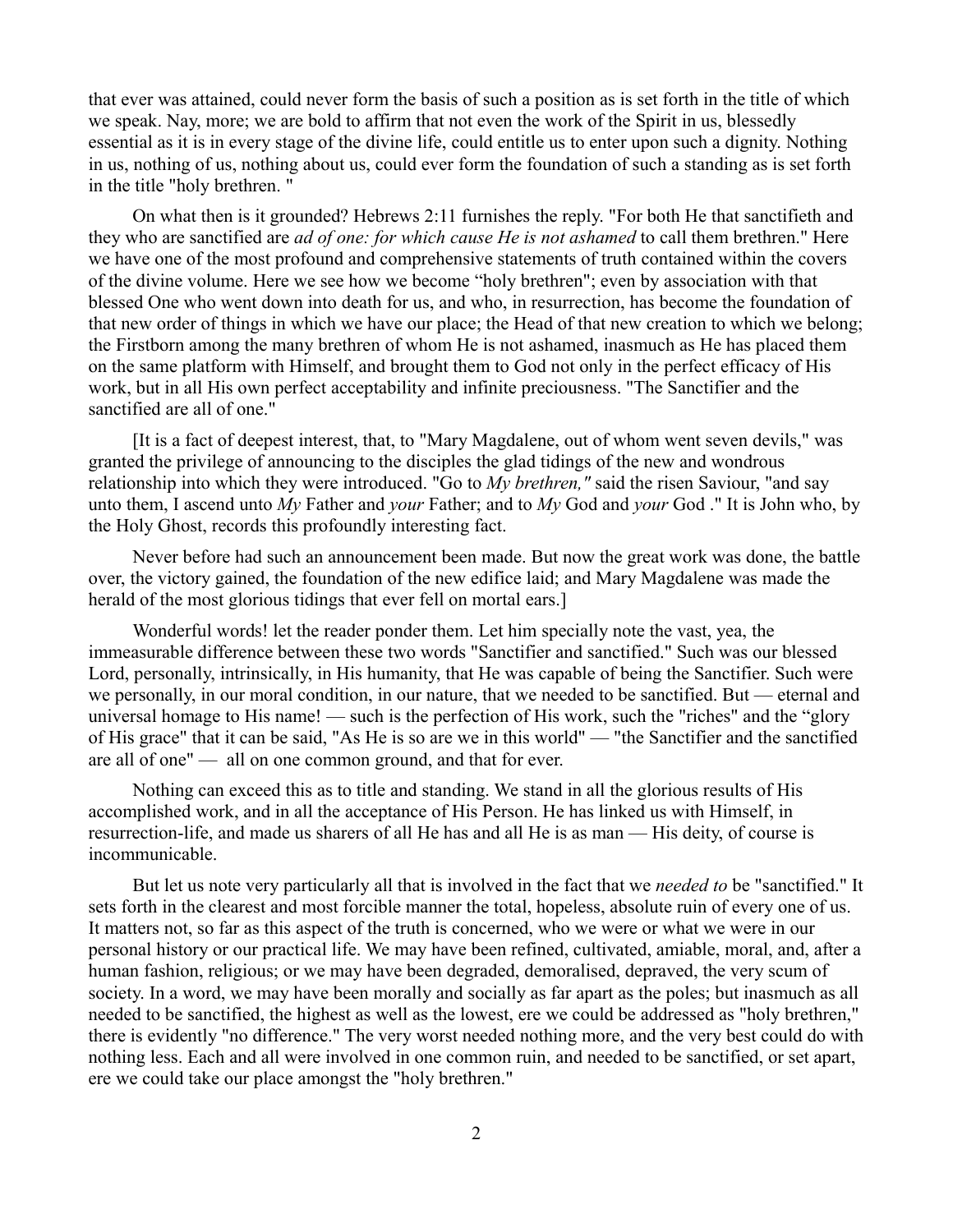And now, being set apart, we are all on one common ground; so that the very feeblest child of God on the face of the earth belongs as really and truly to the "holy brethren" as the blessed apostle Paul himself. It is not a question of progress or attainment, precious and important as it most surely is to make progress, but simply of our common standing before God, of which the "Firstborn" is the blessed and eternal definition.

But we must here remind the reader of the vast importance of being clear and well grounded as to the relationship of the "First-born" with the "many brethren." This is a grand foundation-truth, as to which there must be no vagueness or indecision. Scripture is clear and emphatic on this great cardinal point. But there are many who will not listen to Scripture. They are so full of their own thoughts that they will not take the trouble to search and see what Scripture says on the subject. Hence you find many maintaining the fatal error that incarnation is the ground of our relationship with the First-born. They look upon the Incarnate One as our "Elder Brother," who, in taking human nature upon Him, took us into union with Himself, or linked Himself on to us.

Now such an error involves most frightful consequences. In the first place, it involves a positive blasphemy against the Person of the Son of God — a denial of His absolutely spotless, sinless, perfect manhood. He blessed be His name, was such in His humanity that the angel could say to the virgin of Him, "That holy thing which shall be born of thee shall be called the Son of God." His human nature was absolutely holy. As a man He knew no sin. He was the only man that ever lived of whom this could be said. He was unique. He stood absolutely alone. There was, there could be, no union with Him in incarnation. How could the Holy and the unholy, the Pure and the impure, the Spotless and the spotted ever be united? Utterly impossible! Those who think or say they could, do greatly err, not knowing the Scriptures or the Son of God.

Further: those who speak of union in incarnation are most manifestly the enemies of the cross of Christ; for what need was there of the cross, the death or the blood of Christ, if sinners could be united to Him in incarnation? Surely none whatever. There was no need of atonement, no need of propitiation, no need of the substitutionary sufferings and death of Christ, if sinners could be united to Him without them.

Hence we see how entirely this system of doctrine is of Satan. It dishonours the Person of Christ, and sets aside His precious atonement. And in addition to all this, it overthrows the teaching of the entire Bible on the subject of man's guilt and ruin. In short, it completely sweeps away the great foundation truths of our glorious Christianity, and gives us instead a Christless, infidel system. This is what the devil has ever been aiming at; it is what he is aiming at still; and thousands of so-called Christian teachers are acting as his agents in the terrible business of seeking to abolish Christianity. Tremendous fact for all whom it may concern!

Let us reverently harken to the teaching of Holy Scripture on this great subject. What mean those words which fell from the lips of our Lord Jesus Christ, and are repeated for us by God the Holy Ghost, "Except a corn of wheat fall into the ground and *die,* it abideth alone"? Who was this corn of wheat? Himself, blessed be His holy name. He had to die in order to "bring forth much fruit." If He was to surround Himself with His "many brethren," He had to go down into death in order to take out of the way every hindrance to their eternal association on the new ground of resurrection. He, the true David, had to go forth single-handed to meet the terrible foe, in order that He might have the deep joy of sharing with His brethren the spoils of His glorious victory. Eternal hallelujahs to His peerless name!

There is a very beautiful passage bearing upon our subject in Mark 8. We shall quote it for the reader: "And He began to teach them, that the Son of man must *suffer* many things, and be rejected of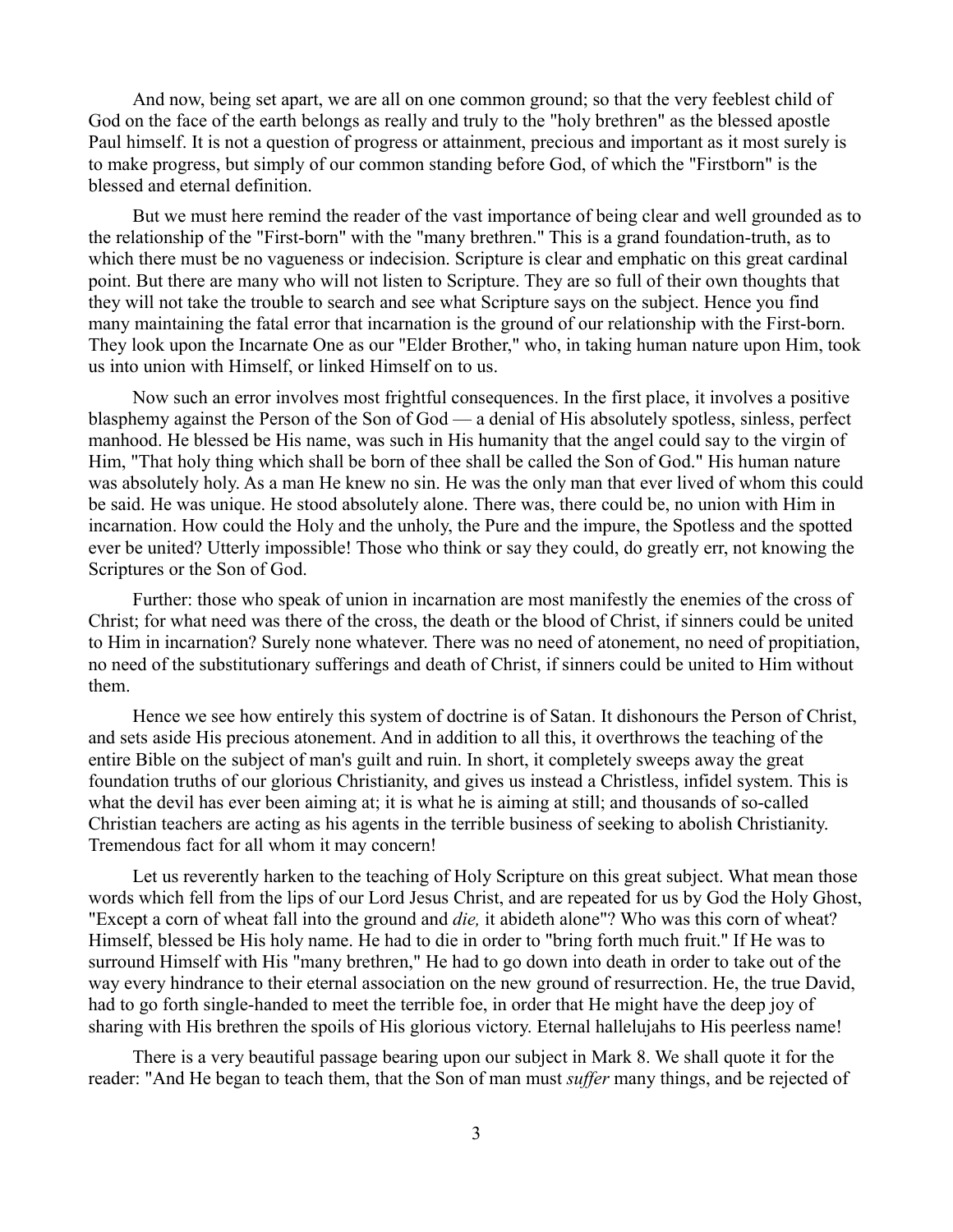the elders, and of the chief priests, and scribes, and be killed, and after three days rise again. And He spake that saying openly. And Peter took Him, and began to rebuke Him." In another Gospel we are told what Peter said: "Pity Thyself, Lord: this shall not be unto Thee." Mark the Lord's reply; mark His attitude: "But when He had turned about and *looked on His disciples,* He rebuked Peter, saying, Get thee behind Me, Satan, for thou savers not the things that be of God, but the things that be of men."

This is perfectly beautiful. It not only presents a truth to the understanding, but lets in upon the heart a bright ray of the moral glory of our adorable Lord and Saviour Jesus Christ, eminently calculated to bow the soul in worship before Him. "He turned and looked upon His disciples." It is as though He would say to His erring servant, "If I adopt your suggestion, if I pity myself, what will become of these?" Blessed Saviour! He did not think of Himself.

"He steadfastly set His face to go to Jerusalem," well knowing what awaited Him there. He went to the cross, and there endured the wrath of God, the judgement of sin, all the terrible consequences of our condition, in order to glorify God with respect to our sins, and that He might have the ineffable and eternal joy of surrounding Himself with the "many brethren" to whom He could, on resurrection ground, declare the Father's name. *"I will* declare Thy name unto *My brethren."* He looked forward to this from amid the awful shadows of Calvary, where He was enduring for us what no created intelligence can ever fathom. If ever He was to call us "brethren," He must *all alone* meet death and judgement on our behalf.

Now why all this if incarnation was the basis of our union or association?\* Is it not perfectly plain that there could be no link between Christ and us save on the ground of accomplished atonement? How could there be a link with sin unatoned for, guilt uncancelled, the claims of God unanswered? Utterly impossible. To maintain such a thought is to fly in the face of divine revelation and sweep away the very foundations of Christianity; and this, as we very well know, is precisely what the devil is ever aiming at.

[\*We do not mean that union with Christ as Head of the body is taught in Heb. 2:11. For the unfolding of that glorious truth we must look elsewhere. It comes not within the range of the Epistle to the Hebrews. See Eph. 1: 22-23; Eph. 5: 30. But whether we view Him as Head of the body, or as the First-born among many brethren, Scripture most distinctly and emphatically teaches us that His death on the cross was absolutely essential to our union, or association, with Christ. No *death no union.* The corn of wheat had to fall into the ground and die, in order to bring forth much fruit. Stupendous fact! Glorious truth! Profound mystery.]

However, we shall not pursue the subject further here. It may be that the great majority of our readers are thoroughly clear and settled on the point, and that they hold it as a great cardinal and essential truth. Still, we feel it of importance just now to bear a very distinct testimony to the whole Church of God on this most blessed subject. We feel persuaded that the error which we have been combating — the notion of union with Christ in incarnation — forms an integral part of a vast infidel and antichristian system which holds sway over thousands of professing Christians, and is making fearful progress throughout the length and breadth of Christendom. It is the deep and solemn conviction of this that leads us to call the attention of the beloved flock of Christ to one of the most precious and glorious subjects that could possibly occupy their hearts, namely, their title to be called "holy brethren."

We shall now turn for a few moments to the exhortation addressed to the "holy brethren, partakers of the heavenly calling." As we have already observed, we are not exhorted *to be* holy brethren: we are *made* such. The place and the portion are ours through infinite grace, and it is on this blessed fact that the inspired apostle grounds his exhortation, "Wherefore, holy brethren, partakers of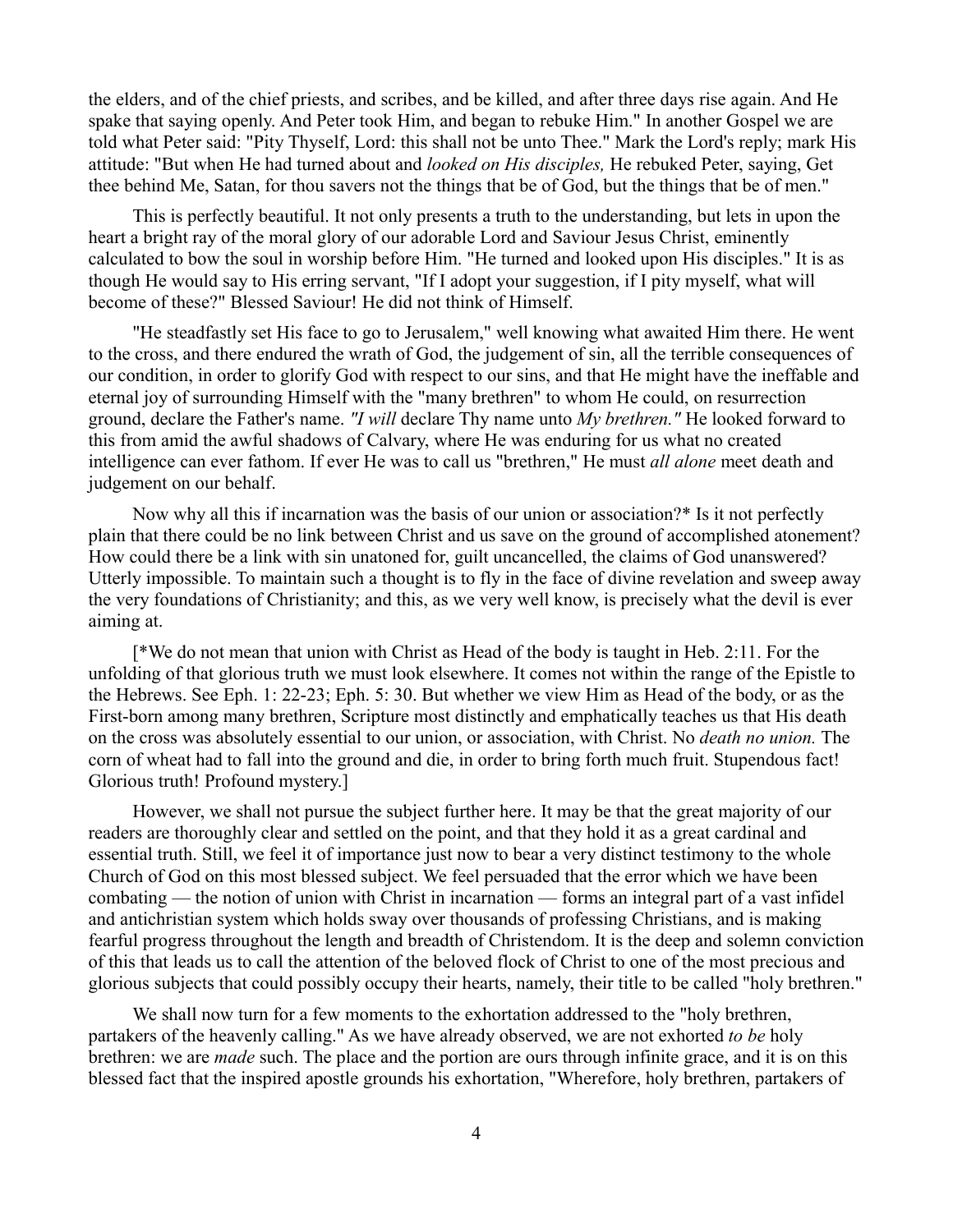the heavenly calling, consider the Apostle and High Priest of our profession, Jesus."

The titles bestowed on our blessed Lord in this passage present Him to our hearts in a very wonderful manner. They take in the wide range of His history from the bosom of the Father down to the dust of death; and from the dust of death back to the throne of God. As the Apostle, He came from God to us; and as the High Priest, He has gone back to God for us. He came from Heaven to reveal God to us, to unfold to us the very heart of God, to make us know the precious secrets of His bosom.

"God, who at sundry times and in divers manners spake in times past unto the fathers by the prophets, hath in these last days spoken unto us by His Son, whom He hath appointed heir of all things, by whom also He made the worlds; who being the brightness of His glory, and the express image of His person, and upholding all things by the word of His power, when He had by Himself purged our sins, sat down on the right hand of the Majesty on high."

What a marvellous privilege to have God revealed to us in the Person of Christ! God has spoken to us in the Son. Our blessed Apostle has given us the full and perfect revelation of God. "No man hath seen God at any time; the only begotten Son, which is in the bosom of the Father, He hath declared Him." "God, who commanded the light to shine out of darkness, hath shined in our hearts, to give the light of the knowledge of the glory of God in the face of Jesus Christ" (John 1; 2 Cor. 4).

All this is unspeakably precious. Jesus has revealed God to our souls. We could know absolutely nothing of God if the Son had not come and spoken to us. But — thanks and praise to our God! — we can say with all possible certainty, "*We know* that the Son of God is come, and hath given us an understanding, that we may know Him that is true: and we are in Him that is true, even in His Son Jesus Christ. This is the true God, and eternal life."

We can now turn to the four Gospels; and as we gaze upon that blessed One who is there presented to us by the Holy Ghost, in all that lovely grace which shone out in all His words, and works, and ways, we can say, That is God. We see Him going about doing good, and healing all that were oppressed of the devil; we see Him healing the sick cleansing the leper, opening the eyes of the blind, unstopping the ears of the deaf, feeding the hungry, drying the widow's tears, weeping at the tomb of Lazarus, and say That is God. Every ray of moral glory that shone in the life and ministry of the Apostle of our confession was the expression of God. He was the brightness of the divine glory, and the exact impression of the divine essence.

Thou art the everlasting Word,

The Father's only Son God manifest, God seen and heard The Heavens' beloved One. In Thee most perfectly expressed The Father's self doth shine Fullness of Godhead too; the Blest Eternally Divine.

How precious is all this to our souls! To have God revealed in the Person of Christ, so that we can know Him, delight in Him, find all our springs in Him, call Him Abba Father walk in the light of His blessed countenance have fellowship with Him and with His Son Jesus Christ, know the love of His heart, the very love wherewith He loves the Son — what deep blessedness! what fullness of joy! How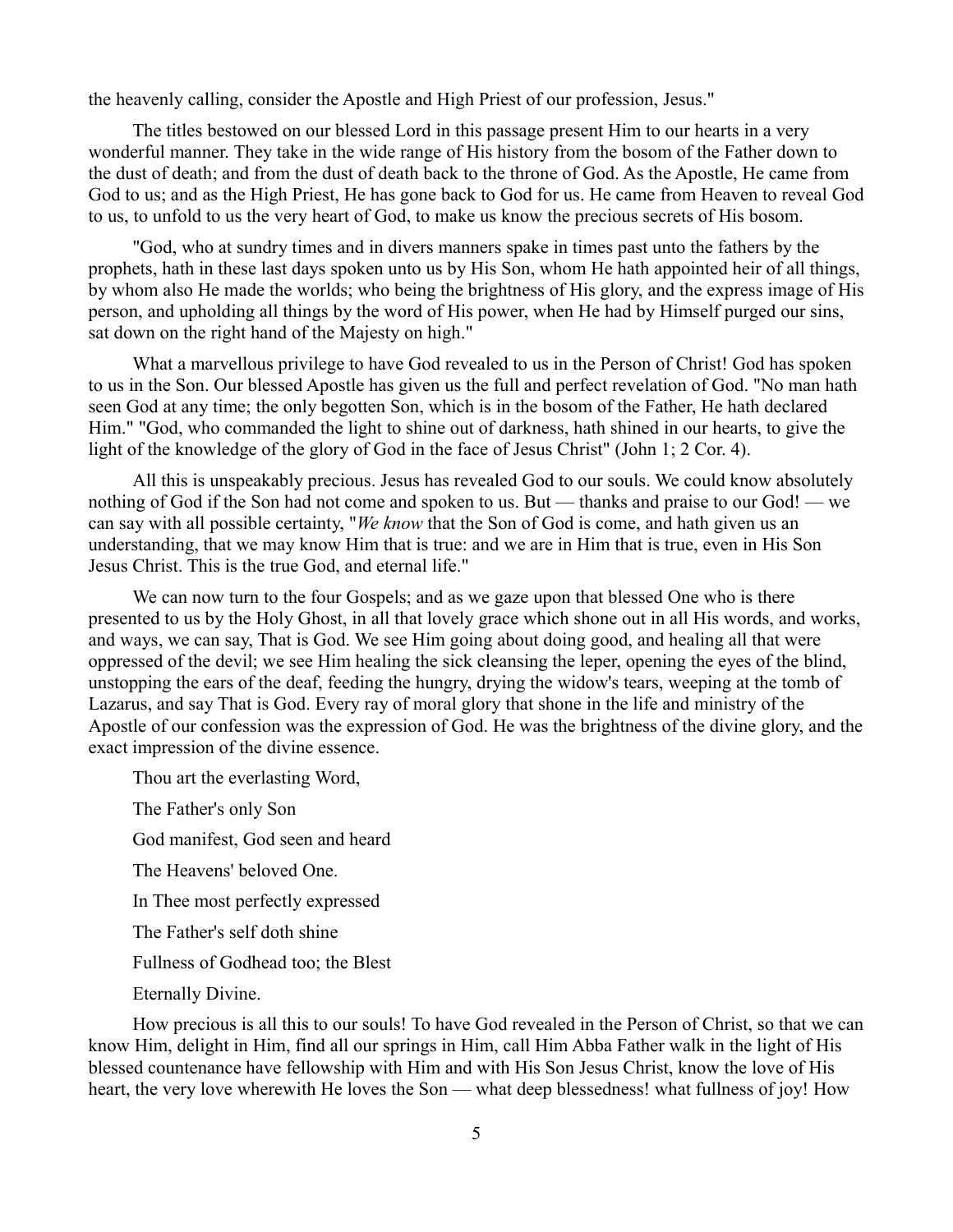can we ever sufficiently praise the God and Father of our Lord Jesus Christ for His marvellous grace in having introduced us into such a sphere of blessing and privilege, and set us in such a wondrous relationship with Himself in the Son of His love! Oh, may our *hearts* praise Him! May our *lives* praise Him! May it be the one grand aim and object of our whole moral being to magnify His name!

We must now turn for a little to another great branch of our subject. We have to "consider the High Priest of our confession." This, too, is fraught with richest blessing for every one of the "holy" brethren." The same blessed One who, as the Apostle, came to make Him known to our souls, has gone back to God for us. He came to speak to us about God; and He is gone to speak to God about us. He appears in the presence of God for us; He bears us upon His heart continually; He represents us before God to maintain us in the integrity of the position into which His precious atoning work has introduced us. His blessed priesthood is the divine provision for our wilderness path. Were it merely a question of our standing or title, there would be no need of priesthood; but inasmuch as it is a question of our actual state and practical walk, we could not get on for one moment if we had not our great High Priest ever living for us in the presence of God.

Now there are three most precious departments of our Lord's priestly service presented in the Epistle to the Hebrews. In the first place we read, in chap. 4, "Seeing then that we have a great high priest, that is passed through the heavens, Jesus the Son of God let us hold fast our confession. For we have not a high priest which cannot be touched with the feeling of our infirmities; but was in all points tempted like as we are, except sin."

Christian reader, only think of the deep blessedness of having One at the right hand of the Majesty in the heavens who is *touched* with the feeling of your infirmities, who enters into all your sorrows, who feels for you and with you in all your exercises, trials, and difficulties! Think of having a Man on the throne of God — a perfect human heart, One on whom you can count in all your weakness, heaviness, and conflict; in everything, in short, except sin! With this, blessed be His name, He can have no sympathy.

But oh, what pen, what human tongue, can adequately set forth the deep, deep blessedness of having a Man in the glory whose heart is with us in all the trials and sorrows of our wilderness path! What a precious provision! What a divine reality! The One who has all power in Heaven and on earth now lives for us in Heaven. We can count on Him at all times. He enters into all our feelings in a way that no earthly friend could possibly do. We can go to Him and tell him things which we could not name to our dearest friend on earth, inasmuch as none but He can fully understand us.

Our great High Priest understands all about us. He has passed through every trial and sorrow that a perfect human heart could know. Hence He can perfectly sympathise with us, and He delights to minister to us in all our seasons of sorrow and affliction, when the heart is crushed and bowed beneath a weight of anguish which only He can fully enter into. Precious Saviour! Most merciful High Priest! May our hearts delight in Thee! May we draw more largely upon the exhaustless springs of comfort and consolation that are found in Thy large and loving heart for all Thy tried, tempted, sorrowing, suffering brethren here below!

In Hebrews 7:25 we have another very precious branch of our Lord's priestly work, and that is His intercession — His active intervention on our behalf, in the presence of God. "Wherefore He is able to save them to the uttermost that come unto God by Him, seeing He ever liveth to make intercession for them."

What comfort is here for all the "holy brethren"! What strong consolation! What blessed assurance! Our great High Priest bears us upon His heart continually before the throne. All our affairs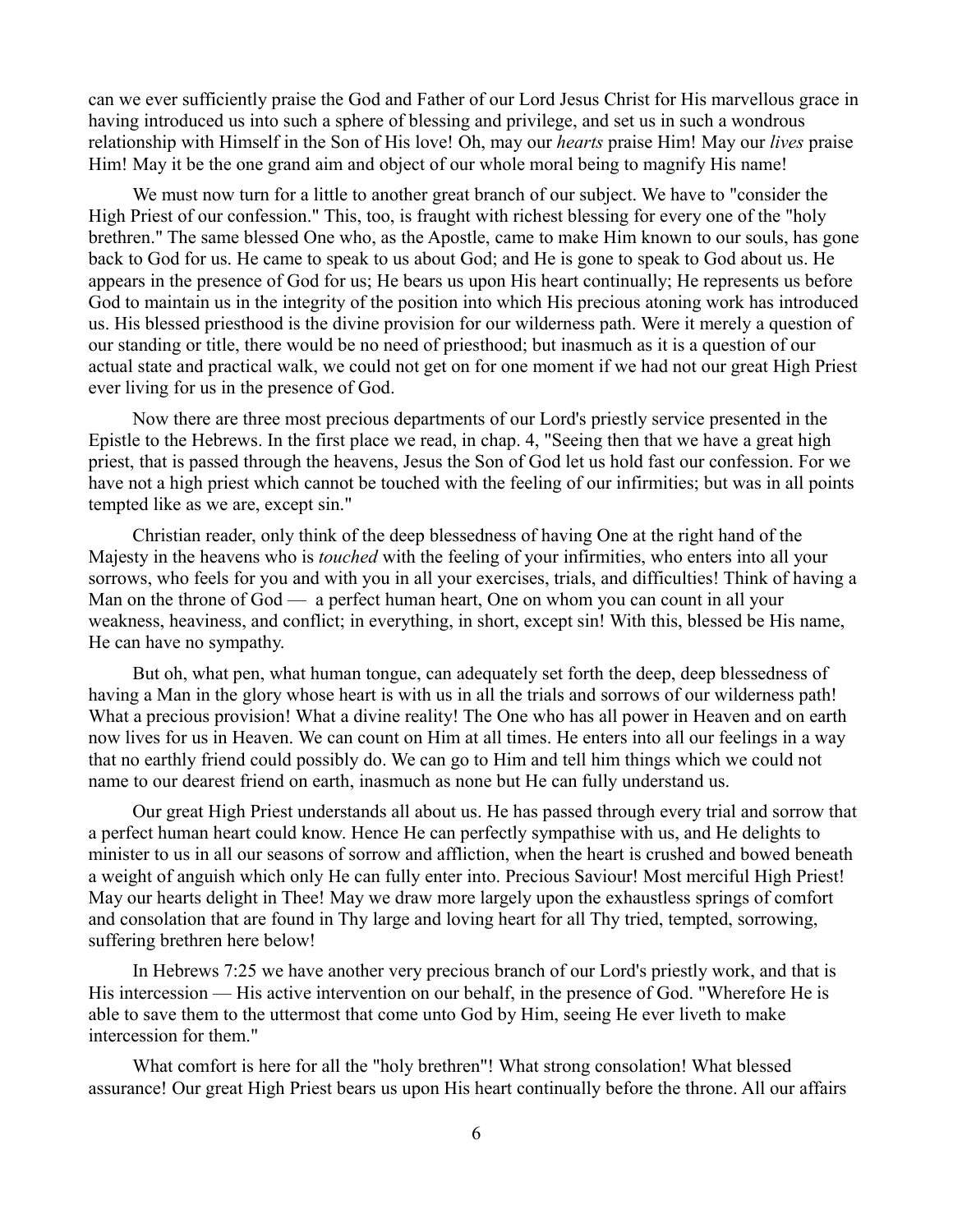are in His blessed hands, and can never fall through. He lives for us, and we live in Him. He will carry us right through to the end. Men speak about "the final perseverance of the saints." Scripture speaks of the final perseverance of our divine and adorable High Priest. Here we rest. He says to us, "Because I live, ye shall live also."

"If, when we were enemies, we were reconciled to God by *the death of His Son.,"* (the only possible way in which we could be reconciled) "much more, being reconciled, we shall be saved by His life" — that is, His life up in Heaven. He has made Himself responsible for every one of the "holy brethren," to bring them through all the difficulties, trials, snares, and temptations of the wilderness, right home to glory. Universal and everlasting homage to His blessed name!

We cannot, of course, attempt to go elaborately into the great subject of priesthood in a paper like this; we can do little more than touch upon the three salient points indicated above, and quote for the reader the passages of Scripture in which those points are presented.

In Hebrews 13: 15 we have the third branch of our Lord's service for us in the heavenly sanctuary. "By *Him*, therefore, let us offer the sacrifice of praise to God continually, that is, the fruit of our lips, giving thanks to His name."

What a comfort to know that we have One in the presence of God to present our sacrifices of praise and thanksgiving! How sweetly it encourages us to bring such sacrifices at all times! True, they may seem very poor, very meagre, very imperfect; but our great High Priest knows how to separate the precious from the vile; He takes our sacrifices, and presents them to God in all the perfect fragrance of His own Person and ministry. Every little breathing of the heart, every utterance, every little act of service, goes up to God, not only divested of all our infirmity and imperfection, but adorned with all the excellency of the One who ever liveth in the presence of God, not only to sympathise and intercede, but also to present our sacrifices of thanksgiving and praise.

All this is full of comfort and encouragement. How often have we to mourn over our coldness, barrenness, and deadness, both in private and in public! We seem unable to do more than utter a groan or a sigh. Well, Jesus — it is the fruit of His grace — takes that groan or that sigh, and presents it to God in all His own preciousness. This is part of His present ministry for us in the presence of our God, a ministry which He delights to discharge — blessed be His name! It is His joy to bear us upon His heart before the Throne. He thinks of each one in particular, as if He had but that one to think of.

It is wonderful; but so it is. He enters into all our little trials and sorrows, conflicts and exercises, as though He had nothing else to think of. Each one has the undivided attention and sympathy of that large, loving heart, in all that may rise in our passage through this scene of trial and sorrow. He has gone through it all. He knows, as we say, every step of the road. We can discern His blessed footprints all across the desert; and look up through the opened heavens and see Him on the throne, a glorified Man, but the same Jesus who was down here upon earth — His circumstances changed, but not His tender, loving, sympathising heart: "The same yesterday, to-day, and for ever."

Such then, beloved Christian, is the great High Priest, whom we are exhorted to "consider." Truly we have all we want in Him. His sympathy, perfect; His intercession, all-prevailing; His presentation of our sacrifices, ever acceptable. Well may we say, "We have all, and abound."

In conclusion, let us glance for a moment at the precious exhortation in Hebrews 10:24: "Let us *consider* one another, to provoke unto love and good works."

How morally lovely is the connection! The more attentively we consider Him, the more we shall be fitted and disposed to consider all who belong to Him, whoever and wherever they may be. Show us